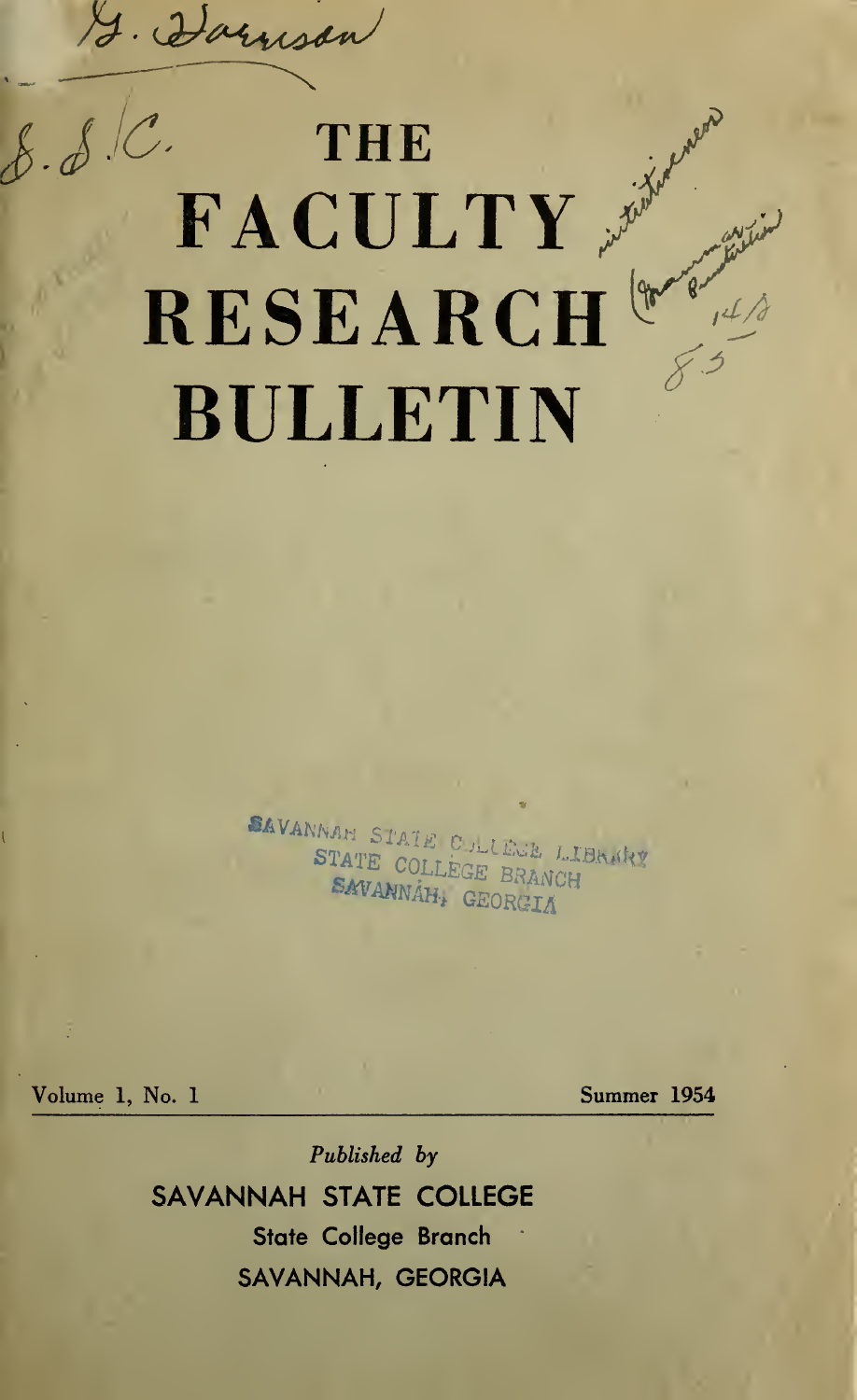# FACULTY RESEARCH BULLETIN

published by

### THE SAVANNAH STATE COLLEGE

Volume 1, No. <sup>1</sup> Savannah, Georgia Summer, 1954

EDITORIAL COMMITTEE

Joan L. Gordon Calvin L. Kiah

Madeline G. Harrison Elson K. Williams

R. Grann Lloyd, Chairman

Articles are presented on the authority of their writers, and neither the Editorial Committee nor Savannah State College  $assumes$  responsibility for the views expressed by contributors.

William K. Payne, President

Timothy C. Meyers Wilton C. Scott

Dean of Faculty Public Relations Director

34826

**Contributors** 

Blanton E. Black, M.A., Assistant Professor of Social Sciences

William H. M. Bowens, M.A., Instructor in Sociology and Business Administration

R. Grann Lloyd, Ph.D., Professor of Economics and Chairman of the Department

Robert C. Long, Sr., M.A., Assistant Professor of Business Administration

Wilton C. Scott, M.A., Director of Public Relations

Elson K. Williams, Ed.D., Coordinator of General Education Program

Andrew J. Hargrett, M.A., College Minister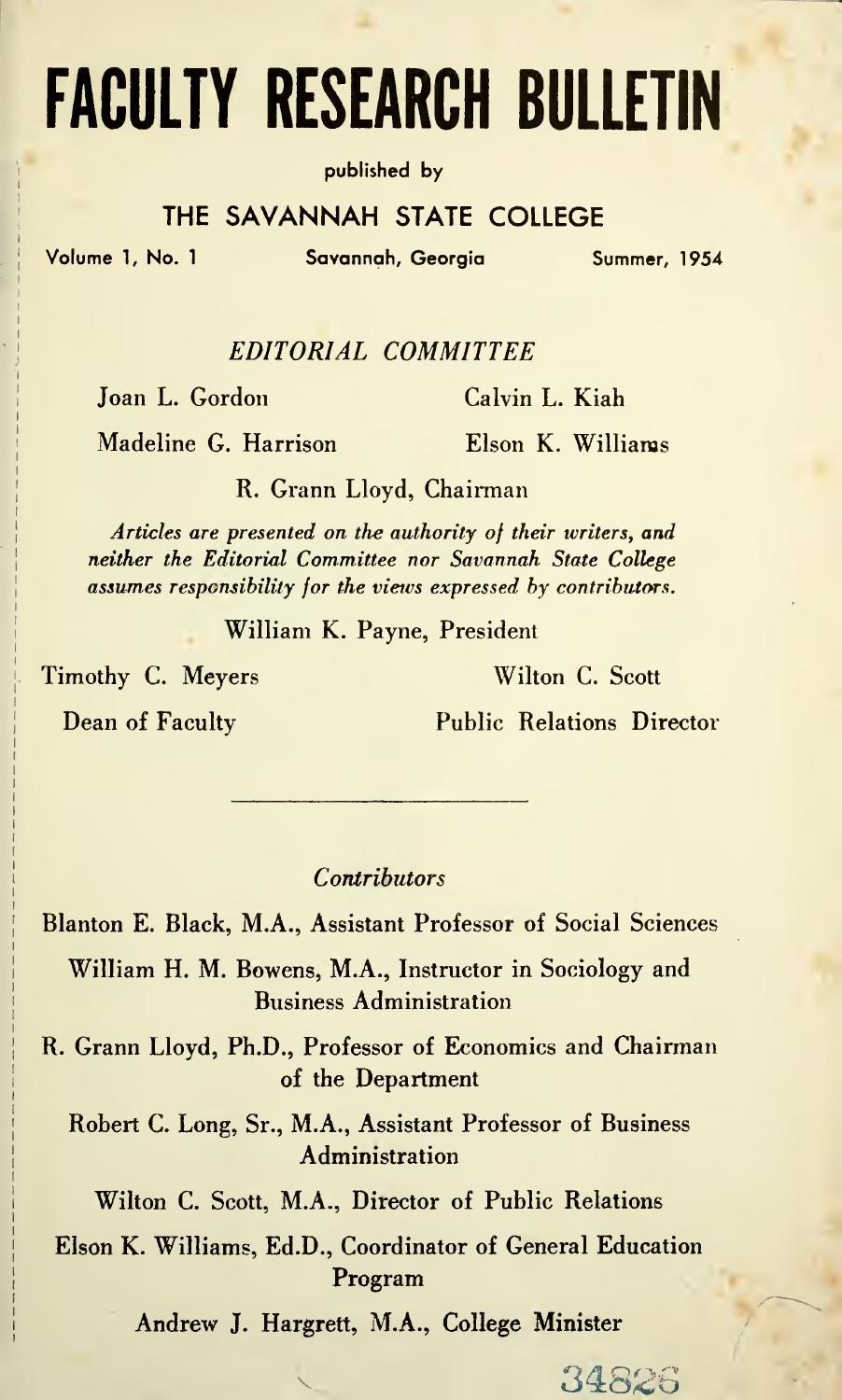## TABLE OF CONTENTS

| The Socio-Economic Background of the 1951-1952       |  |
|------------------------------------------------------|--|
| Freshmen at Savannah State College,                  |  |
|                                                      |  |
|                                                      |  |
| Social Types on a Negro Main Street                  |  |
|                                                      |  |
|                                                      |  |
| Barriers Against the Entrance of Negroes Into        |  |
| Certain Business Ventures in Harlem,                 |  |
|                                                      |  |
|                                                      |  |
|                                                      |  |
| A Survey of Prevailing Grading Procedures in         |  |
| Representative Colleges and Universities,            |  |
| 25                                                   |  |
|                                                      |  |
| The Rise and Expansion of Plantation Agriculture     |  |
| in Coastal Georgia, 1752-1860,                       |  |
|                                                      |  |
|                                                      |  |
| A Consideration of Selected Principles of Leadership |  |
| in School and Community Relations,                   |  |
|                                                      |  |
|                                                      |  |
|                                                      |  |
| Factors Associated with the Attitudes of Prospective |  |
| Male Graduates of Negro Colleges in 1954             |  |
| Toward Entering a Seminary,                          |  |
|                                                      |  |
|                                                      |  |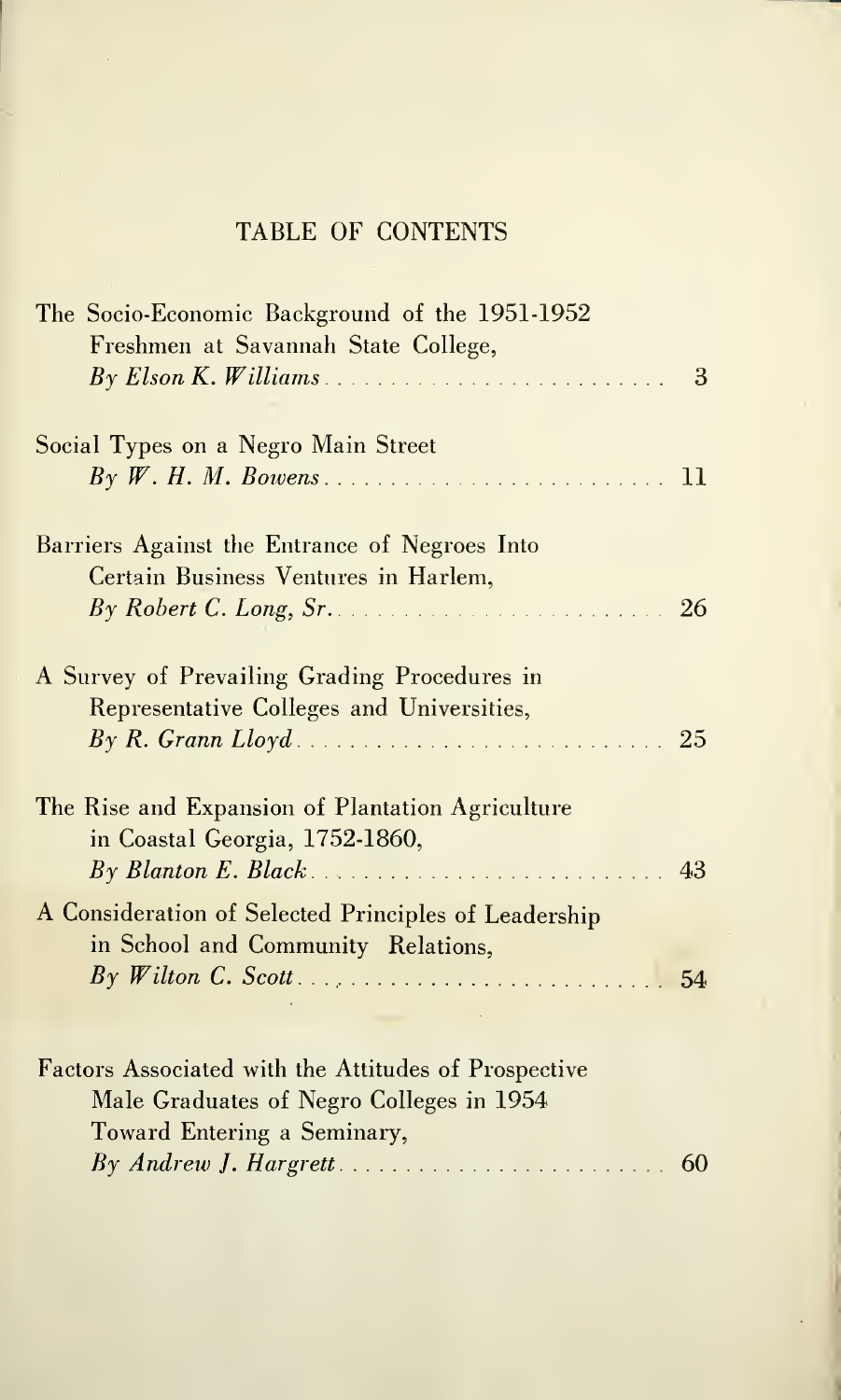# Barriers against the Entrance of Negroes

### Into Certain Business Ventures in Harlem

By Robert C. Long, Sr.

The purpose of this study was to discover, analyze and interpret those factors that might be attributed to the low percentage of Negro-owned businesses, other than the service type, in Harlem, which is predominantly Negro, and particularly in the 125th Street area, and to discover, if possible, if there has been collusion on the part of any group to keep the Negro merchant out of the area. The writer is indebted to the administrative officers of trade and commerce organizations, research libraries, civic agencies; employers and employees of busi nesses of various types who gave so unstintingly of their time and effort that this study might materialize; and to the members of the research committee, to whose interest, guidance and suggestion, the completion of this report is largely due.

The writer obtained material for this report principally through interviews with business executives, officials of busi ness organizations, white and Negro and the man on the street. Historical data for background material was obtained from special sections of research in libraries. Of the 40 referrals and-on-the-spot contacts initiated, only 5 refused to furnish in formation.

According to data obtained through research, attention was directed to this problem as early as 1912, when Haynes' list of findings included such factors that seemed to constitute barriers against the entrance of Negroes into certain business ventures as these:' (1) lack of experience, (2) lack of initiative, (3) lack of capital and credit, (4) handicaps of social en vironment, i.e., prejudice and differences of white groups, and (5) previous conditions of servitude. Smith and  $\text{Curly,}^2$  in a research paper lists in their findings, that the low economic status of the masses, lack of proper investigation as to type of business, and that Negroes have not learned the importance of cooperation in production, distribution and even consump-

<sup>&</sup>lt;sup>1</sup>George E. Haynes. *The Negro At Work in New York City*. New York: Columbia<br>University, 1912.<br><sup>2</sup>Maceo A. Smith, and Benjamin C. Curley. "Economic Survey of Negro Busi-<br>nesses in Harlem." New York, 1928.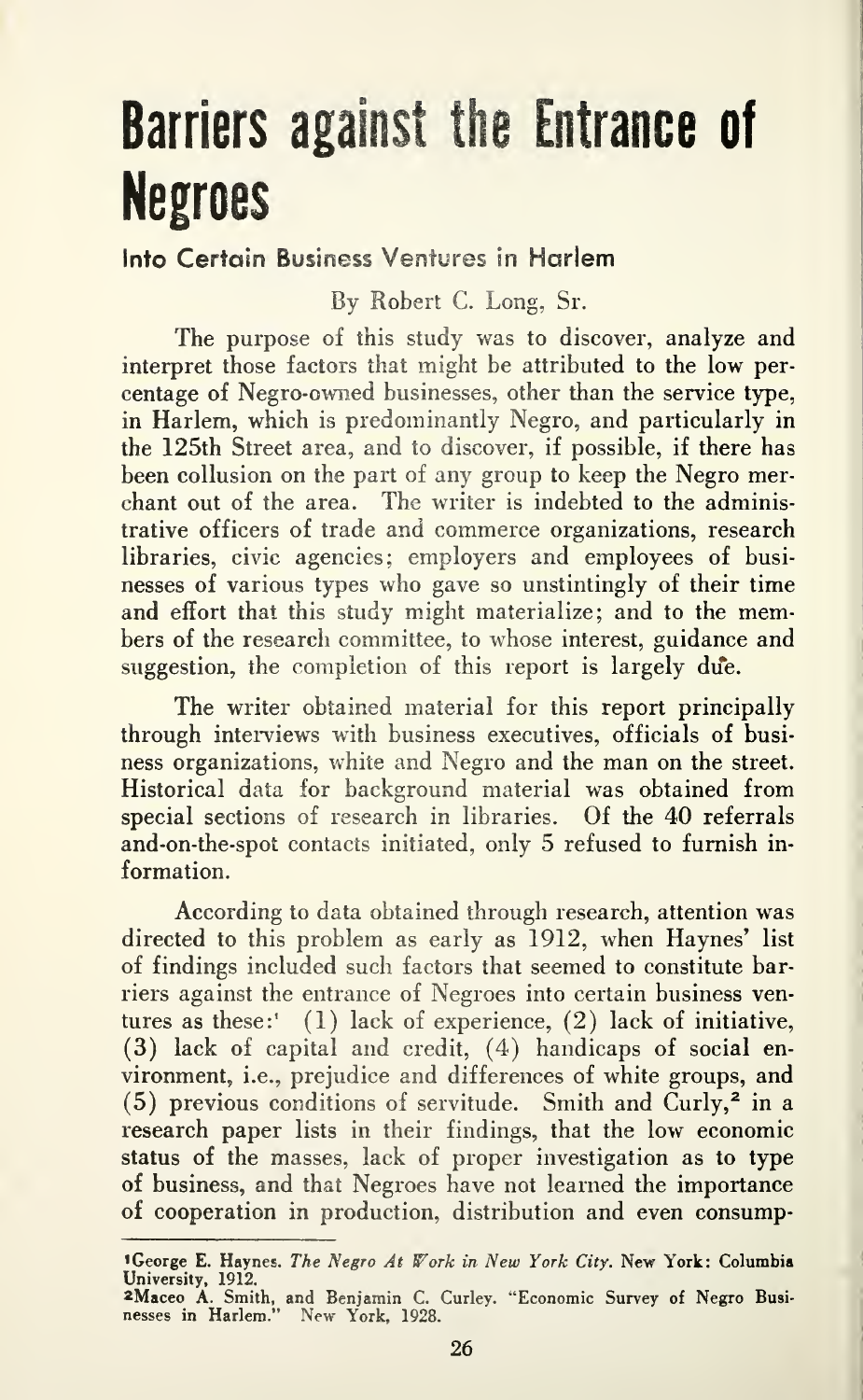tion, as those factors that contribute to the low percentage of Negro-owned businesses other than the service type. Davie<sup>3</sup> discovered that this problem is the result of the Negroes' con finement to service-types of businesses in the past, and the long time concentration in domestic and personal services. Further, he found that the American Negro has been driven ... to operate racial businesses. This is not his preference. Yet it seems to be the only recourse. It is an economic detour which no other racial group in this country is required to travel.

Pierce,<sup>4</sup> Oak,<sup>5</sup> and Davie,<sup>6</sup> in their respective studies discovered the following factors that seemed to constitute barriers against the entrance of Negroes into certain business ventures. They are, in addition to those listed above: (1) the peculiar social, economic and political status of the Negro, (2) lack of specialized training,  $(3)$  the "fear" complex of the Negro,  $(4)$ restricted opportunities for business training, and (5) general isolation from the interlocked movement of commerce.

It is interesting to note that the findings of this study are not too unlike those of yesteryear. The interviewees were unanimous in their beliefs that the main barrier against the Negro's entrance into businesses other than service type has been the lack of opportunity for experience. The contentions are that, (1) there has been a planned and deliberate denial of opportunities for Negroes on an equal basis, (2) that Negro employment has been restricted to that of domestic servants, porters, elevator operators, i.e., menial and marginal types of employment, and (3) that few Negroes come from families with business and commercial backgrounds.

An investigation into the causes of the riot in 1935 re vealed that it was due in part to the economic unrest among the Negroes, and discrimination in employment. A demand was made on businesses to employ qualified Negroes as floor walkers and clerks in the stores in Harlem, and particularly in the 125th Street area.

It was in 1936, and after many months of picketing and pressure, that a Negro salesperson was hired in the department stores on 125th Street. Now, and as the result of the enact-

sMaurice R. Davie. Negroes in American Society. New York: McGraw-Hill Book Company, 1949.

<sup>4</sup>Joseph A. Pierce. *Negro Business and Business Education*. New York: Harper<br>and Brothers, 1947.<br>5Vishnu V. Oak. *The Negro's Adventure in General Business*. Yellow Springs:

The Antioch Press, 1949. sDavie, op. cit.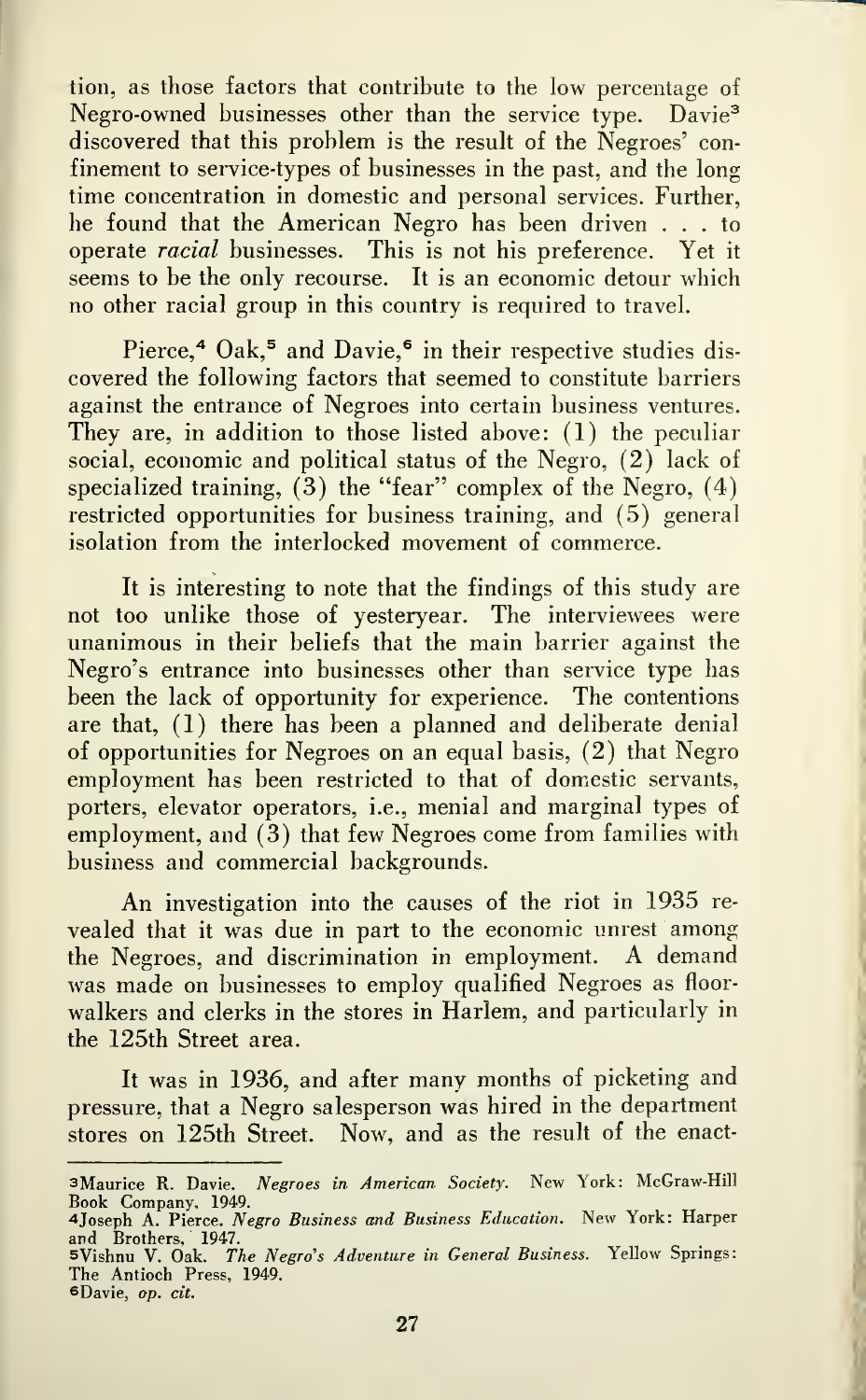ment of the FEPC, Negroes may be hired in any capacity for which they have qualifications. While the enactment of the FEPC is still somewhat ineffectual, it is <sup>a</sup> step in the direction of correcting and eliminating this barrier.

The next factor considered by a majority of the inter viewees was that of high rent. Thirty or  $85.7\%$  were of the opinion that rental for commercial space was too high, and that Negroes are charged higher rent for the same space than whites, in residential as well as commercial space.

The "high rent" factor was among the findings discovered by McKay' who said that, "It is an inexorable law of real estate that as soon as Negroes move into a building or a block, which was formerly white, the value depreciates. The porperty may not immediately deteriorate but the landlords in sure themselves against that eventuality by enormously increasing rentals as soon as Negroes take over."

This opinion was not shared by all, for five or  $14.3\%$  of those interviewed gave these views: (1) rental rates for resi dential and commercial space are higher throughout the country, (2) Negroes are not charged higher rent for commercial space than whites, nor for the reason that they are Negroes, (3) that operational and management costs are up, necessitating comparable increases in rates for rentals and leases, (4) that with rent controls off, landlords are or were attempting to get as much for commercial space as the "traffic will bear,"  $(5)$  that high rent does not constitute a barrier, and that  $(6)$ much of the residential and commercial property is familyowned, therefore trustees of the properties are interested in getting whatever they can, thus protecting the interests of their legatees.

Another finding of this study revealed that there has been a lack of capital, and the lack of opportunity for credit. The pros and cons of this factor advanced by interviewees as a barrier was divided almost equally, for twenty or  $57.1\%$  felt that it constituted a barrier, while the remainder, fifteen or  $42.9\%$  felt that lack of capital and lack of opportunity did not necessarily constitute a barrier.

The interviewees listing lack of capital and opportunity for credit as factors constituting barriers said simply that,  $(1)$ there is a lack of cooperation on the part of banks in granting

<sup>7</sup>Claude McKay. Harlem: Negro Metropolis. New York: L. P. Dutton & Company, Inc., 1940.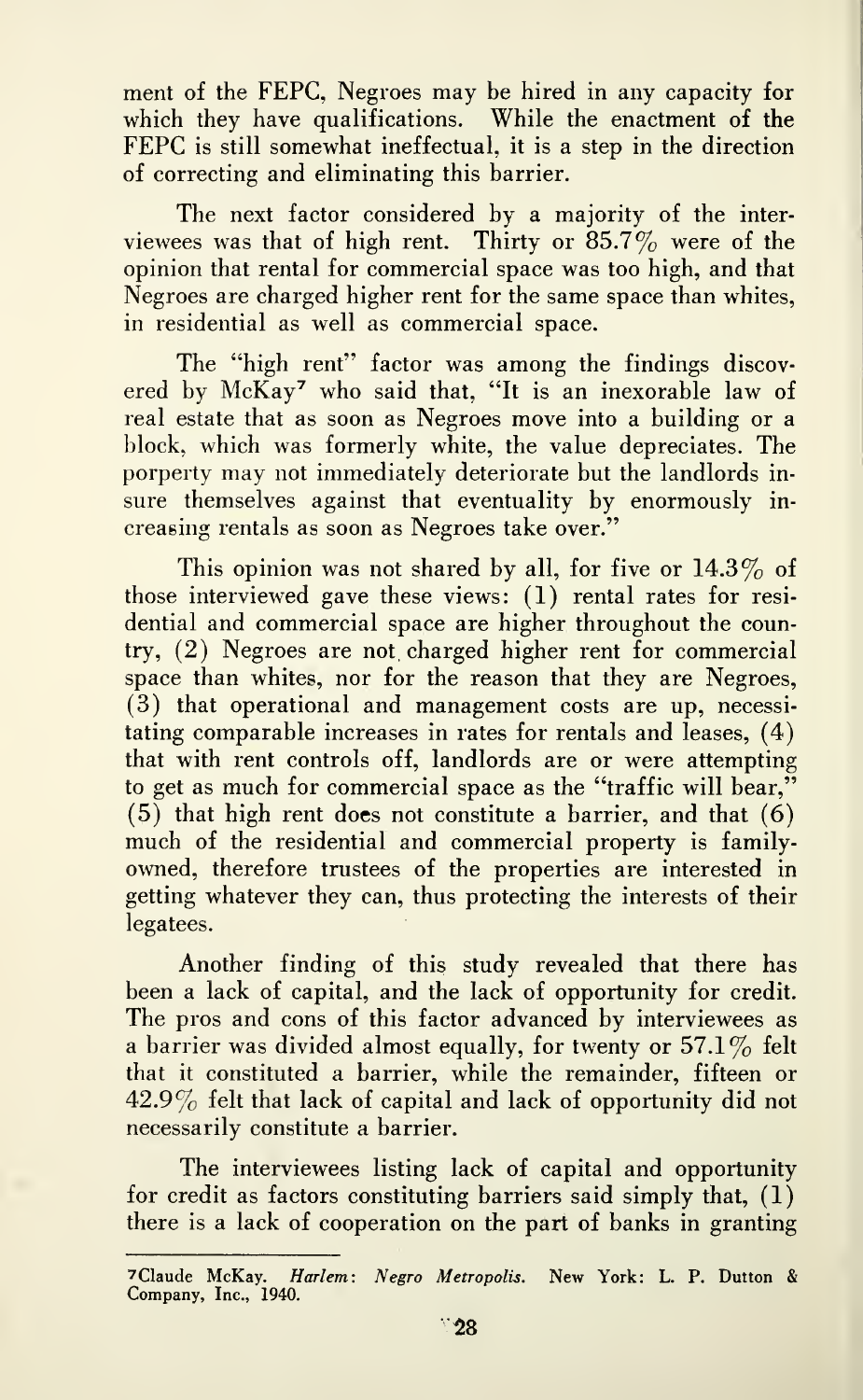loans, and (2) that it is difficult for a Negro to obtain credit for the purpose of entering a business,  $(3)$  that since a large number of Negroes are "marginal" laborers, domestics, etc., who usually spend more than the prescribed "one-fourth" of their monthly earnings for rent, a correspondingly large amount for food, and other necessities, there is little left, if any, for savings or investment purposes.

There were those, including an official of a neighborhood bank, who felt that there is not so much the lack of capital as there is the failure on the part of some to combine or pool their capital, and that there is capital among many Negroes, but it is invested in real estate, liquor stores, or other types of "quick-return enterprises.

These "quick-return" enterprises are those service-type enterprises as beauty parlors, barber shops, restaurants, grocery stores, cleaning establishments, and bars and grills. The establishing of these businesses necessitates an outlay of capital, however, small, yet this capital is secured from some source.

Someone said that a Negro desiring to go into business in the South can easily obtain credit if he is well liked by the whites. If he happens to be in the middle-class—the professional group—credit is easily extended. In the North and particularly, New York's Harlem, credit is not so easily obtained. Regardless of one's personality, if he doesn't have the sufficient collateral, cash or co-signers, and if his skin happens to be black, he is likely not to get any credit.

Since banks and other credit institutions operate under federal and state regulations, one should not be denied approval for credit should he meet the minimum regulations and qualifications. As Pierce® said, "I find that banks on the whole are very impersonal. Banking is being done today on a chainstore system lacking the personal touch. Character loans no longer exist."

Five or 14.2% of those interviewed believed that there is a lack of desirable space. The concensus of business and professional men is that the optimum commercial area in uptown Manhattan is that area on 125th Street between Eighth and Lenox Avenues, and one block north and south on cross streets. While there are many businesses of the service type owned, operated, and managed by Negroes on the cross streets.

sPierce, op. cit., pp. 73.

 $\mathcal{L}_{\text{max}}^{(k)}$  , where  $k$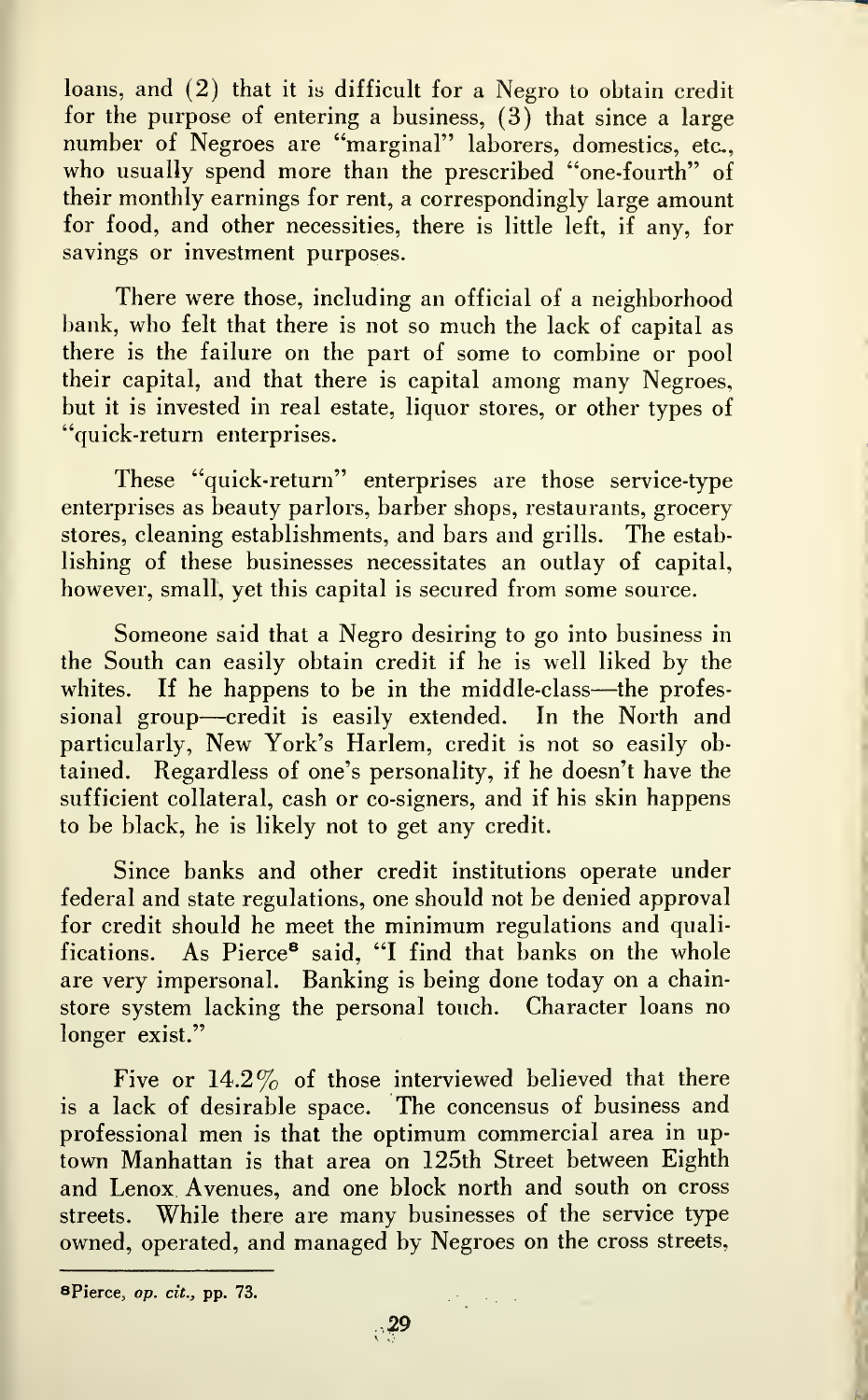there are only five businesses owned and operated by Negroes on 125th Street. These include two beauty salons, a shoe store, a savings and loan company, a book store, and a photographic supply store. There is, however, office space for insurance companies and other professions located on upper floors.

About  $1\%$  of those interviewed indicated that the factors of (1) the lack of cooperation and confidence on the part of and among Negroes, (2) a lack of interest in business, and that Negroes have little or no business acumen, (3) the absence of an effective, active businessman's organization, (4) a lack of business sophistication and security, and (5) that there is collusion on the part of some merchants to keep the Negro merchant out of the area, are barriers against the entrance of the Negro into business other than the service type.

### Suggestions and Conclusion

The investigator does not wish to convey to the readers of this study that there are so few businesses owned and operated by Negroes as to cause concern, nor that there is need to place less emphasis upon the establishment and operation of service type businesses by and for Negroes. According to a news release in June, 1953,<sup>9</sup> it was reported that, "of the 6,500 businesses owned by Negroes in the city of New York, 4,500 are located in Harlem. They naturally include everything from barber shops to groceries, clothing stores and milliners. On Eighth, Seventh and Lenox Avenues, main Harlem thoroughfares,  $\frac{3}{4}$  of the businesses are owned by Negroes. A survey of Eighth Avenue businesses disclosed that out of a total of 788, no less than  $70\%$  were colored owned. The survey of Seventh Avenue businesses showed the same percentage of Negro ownership. It is the same story on crosstown streets except 125th Street."

It woud appear that with approximately 284,481 Negroes living in Harlem, that there would be a wider variety of types of businesses. At the time of this study there were no milliners, one shoe store, no department stores, no major appliance stores, one or two drug stores, etc. According to some of the inter viewees, while Harlem boasts of many eating places, there were only two considered first-rate.

The character of American business today is of such a caliber that even to achieve a modicum of success one must be equipped with the various technical and intellectual tools

^Pittsburgh Courier, June 27, 1953.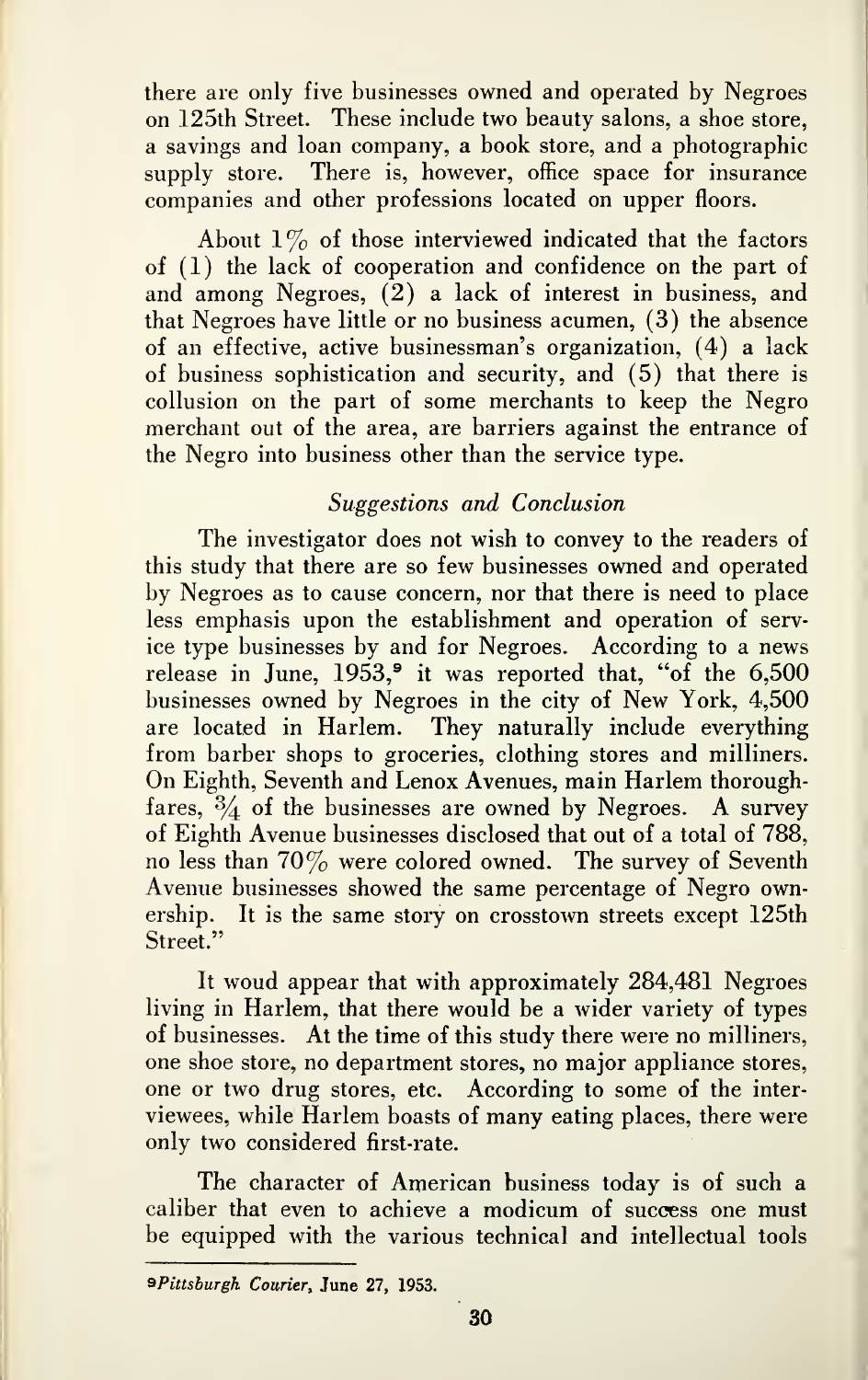of the trade. This can be said of any business venture, but especially is this true of non-service types. As Haynes has said, "Business enterprise involves judgments of the whims, wishes and wants of prospective customers and skill in buying goods or supplying services to supply their demands. The wage-earner needs his labor only. The business promoter must secure capital and establish credit. The employee has only the stake of a present place, and has little hindrance from going to another job in case of disappointment. The business man risks name, time, labor and money in the commercial current and has only his experience left, if he loses his venture."

Overcoming most of the factors indicated above is diffi cult for many new or prospective business men, and unless they have acquired at least a "speaking acquaintance" with them, they are likely not to be too successful. On the other hand, there are many top executives of today who were stock clerks, messenger boys, and shipping clerks of yesterday, and it mainly because they had many opportunities to grow into these characteristics of business ventures.

The Negro two and a half centuries under the complete control of a master could hardly be expected in one generation to acquire the experience, develop the initiative, accumulate the capital, establish the credit and secure the goodwill demanded today in carrying on great and extensive business enterprises, such as find their headquarters in New York City, the commercial heart of the continent. Besides, as Haynes has pointed out, the environment with its social handicaps, due to the prejudices and differences of the white group by which he is surrounded, and to previous conditions of servitude, have had their commercial and industrial consequences.

Now, after three hundred years many of these factors still tend to constitute barriers against the Negro entering cer tain business ventures. They exist in a somewhat lessened degree as previously, yet it is refreshing to know that those factors still constituting barriers are surmountable.

On the basis of the above conclusions, it is believed that many of those factors that tend to constitute barriers against the entrance of the Negro into certain business ventures in New York's Harlem, and certainly in other like areas, may be sur mounted to a great degree, and to this end the following recom mendations are offered:

1. Since there is a feeling, in some quarters, that there is an over-all need for the formulation of a pervasive phi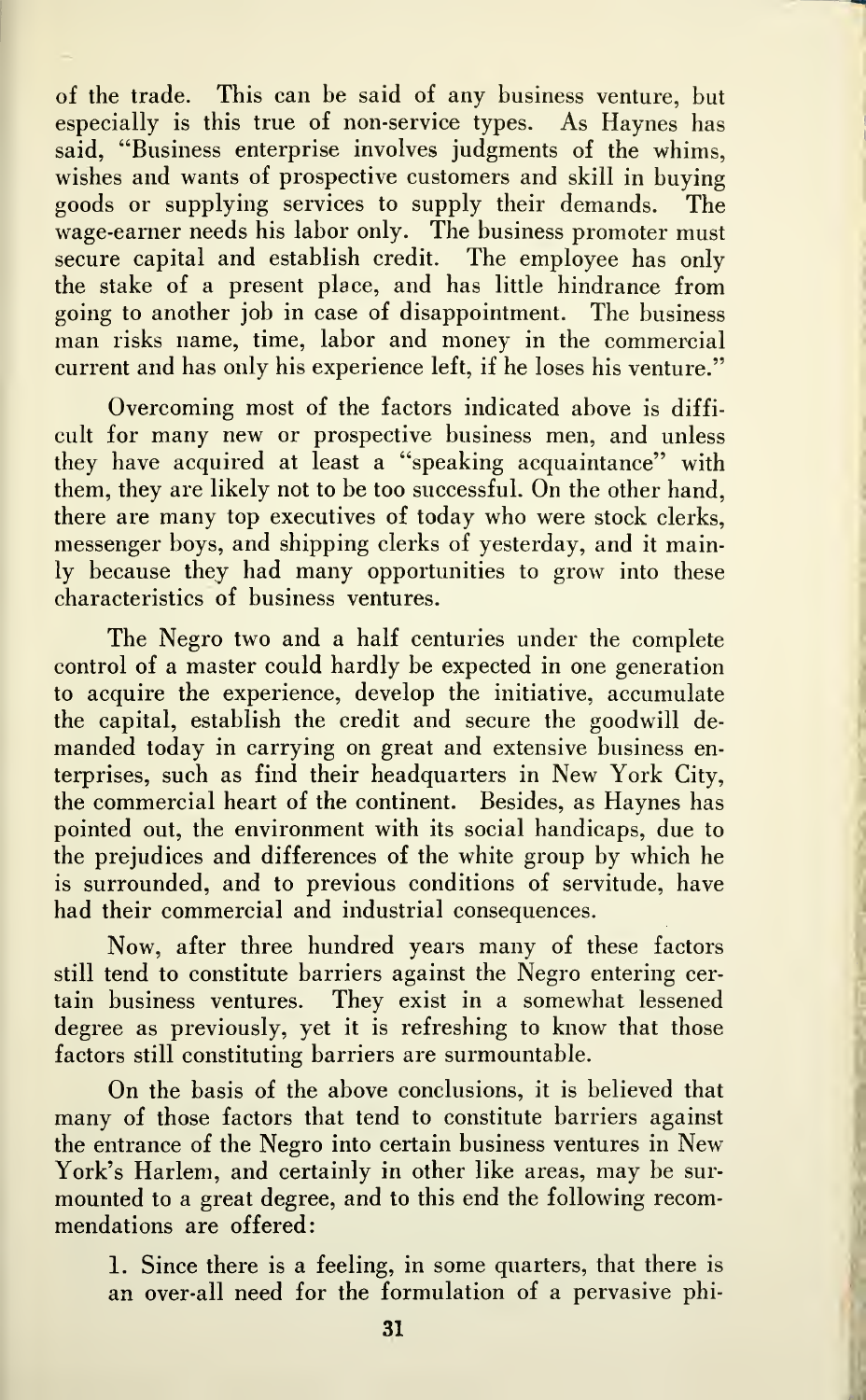losophy of Negro business and the indoctrination of actual and prospective business with this philosophy, it is rec ommended that Negro business adopt a philosophy based on the general premise that Negro business, if it is to achieve the fullest development possible in the American economy, must completely partake of the characteristics of American business and that it must not be limited in its patronage to one race, in its location to Negro communities, and its lines of business to service establishments and retail stores.

2. With the enactment of FEPC, it is recommended that Negroes who find employment in the various businesses in which there are few or no Negroes, that they seize every opportunity possible to learn the business thoroughly thereby acquiring that experience so urgently needed for future and present use.

It was Myrdal<sup>10</sup> who said that, the next expansion should be toward management, not only to offer employment to ambitious Negro youth but also to provide training for them without which Negro business will never be able to get beyond the initial stage. Interracial business—owned by white and colored capital, managed by white and colored officers, and sustained by white and colored patrons—would provide positions for white and colored workers, the latter being excluded from businesses owned exclusively by whites.

3. Since rental rates of commercial property is higher all over the country due to increased costs of maintenance, etc., it appears that the high rent factor is not accepted as a barrier for the financially strong and determined prospective man going into business, but rather as an excuse for the financially weak, shortsighted man going into business. Further, it recommended that adequate capital be secured prior to venturing into any type of business enterprise.

4. It is recommended that Negroes in business and those going into business thoroughly familiarize themselves with the necessary qualifications for securing credit and capital]. It may be necessary in some instances to acquire more than the minimum qualifications.

To further point out that there is capital among the Negroes in Harlem, Dr. Ira De A. Reid in a radio address, "Eco-

'oGunnar Myrdal. An American Dilemma. New York: Harper & Brothers, 1944.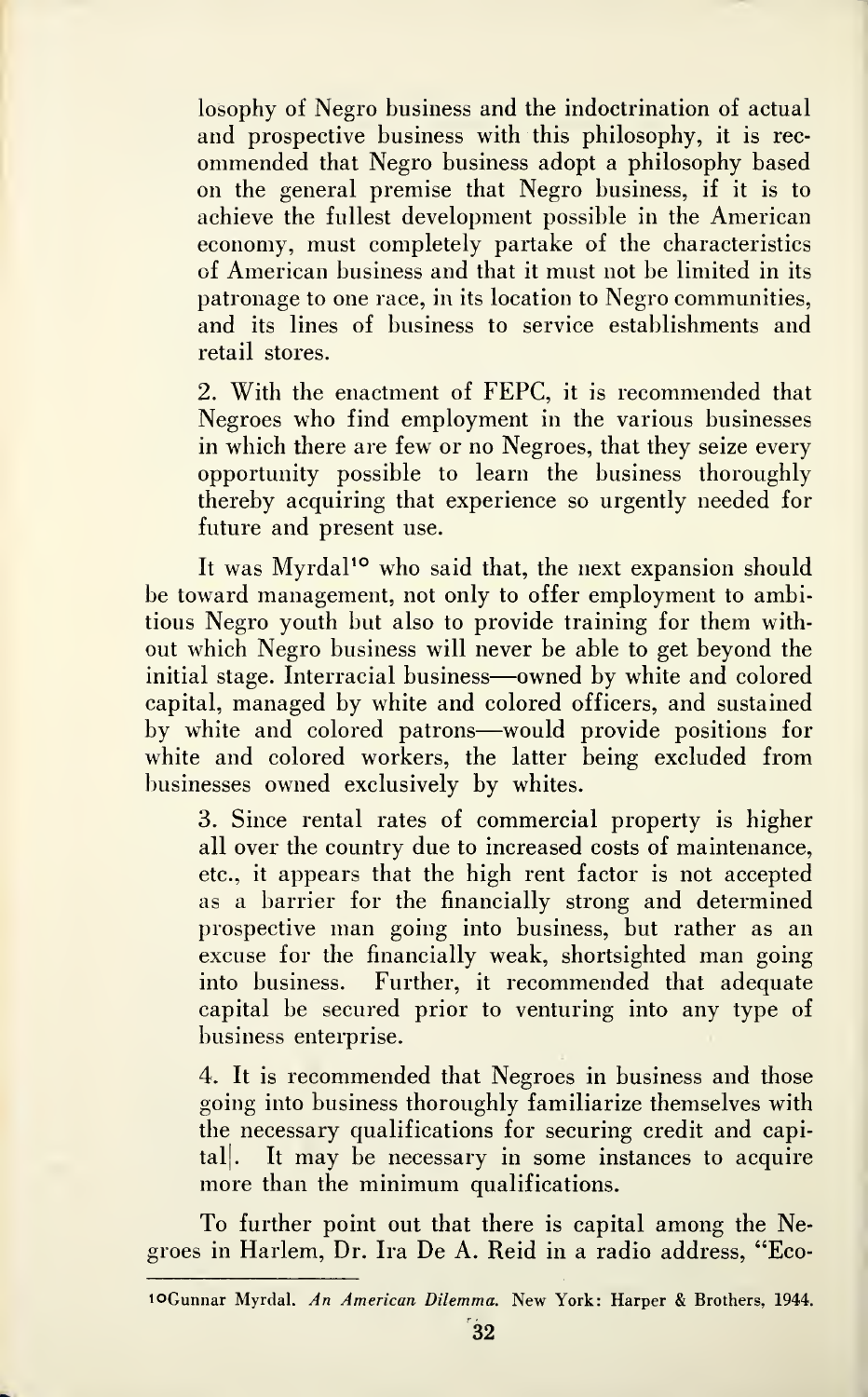nomic Aspects of Harlem" at the Hotel Claridge, New York, 1933, said, "The largest investments of Negroes in Harlem are found in the three R's. Real Estate, 80 million. Religion, 8 million, and Revelry, untold millions."

5. It is recommended that Negroes going into business be willing to begin on <sup>a</sup> small scale. A profitable busi ness is not made over night, it sometimes takes years.

6. It is recommended that whenever possible Negroes in business and those going into business take advantage of business training programs offered in business training in stitutions, much of which is available for a minimum fee.

7. That while there is no guarantee that an organization of and for business men assures success in one's business, much can be gained by membership in them, it is therefore recommended that membership and participation in such organizations be a *must*.

8. It is recommended that the American Negro rid himself of the notion that the West Indians or other ethnic groups possess superior business acumen.

According to data secured, the English speaking West Indians, like the Spanish-speaking, show aptitudes in this sphere because of their background. In the English-speaking islands the Negroes are over 90 per cent of the population. The small aristocracy are all high officials, heads and subheads of departments and large landed proprietors. The upper layer of the wealthy mulatto group are politicians, big merchants and civil servants. Enterprising West Indians, therefore, enter the field of petty commerce which is wide open to them and in which their competitors are immigrant Chinese and East Indians whose standard of existence is on a lower level than the Negroes. When these Negroes (West Indians) migrate to America they see in the black belt a special field in which their native background is helpful.

In summary, since the upper economic class of Negroes is sustained almost entirely by Negro patronage—the only large source of "outside" revenue available to this group being the salaries of teachers in Negro public schools and colleges and some government employees—it has found <sup>a</sup> vested in terest in the maintenance of a separate Negro economy. It is now planning, through business association propaganda, and other methods, to secure a larger share of the economic activities of Negroes especially in the field of consumers' goods